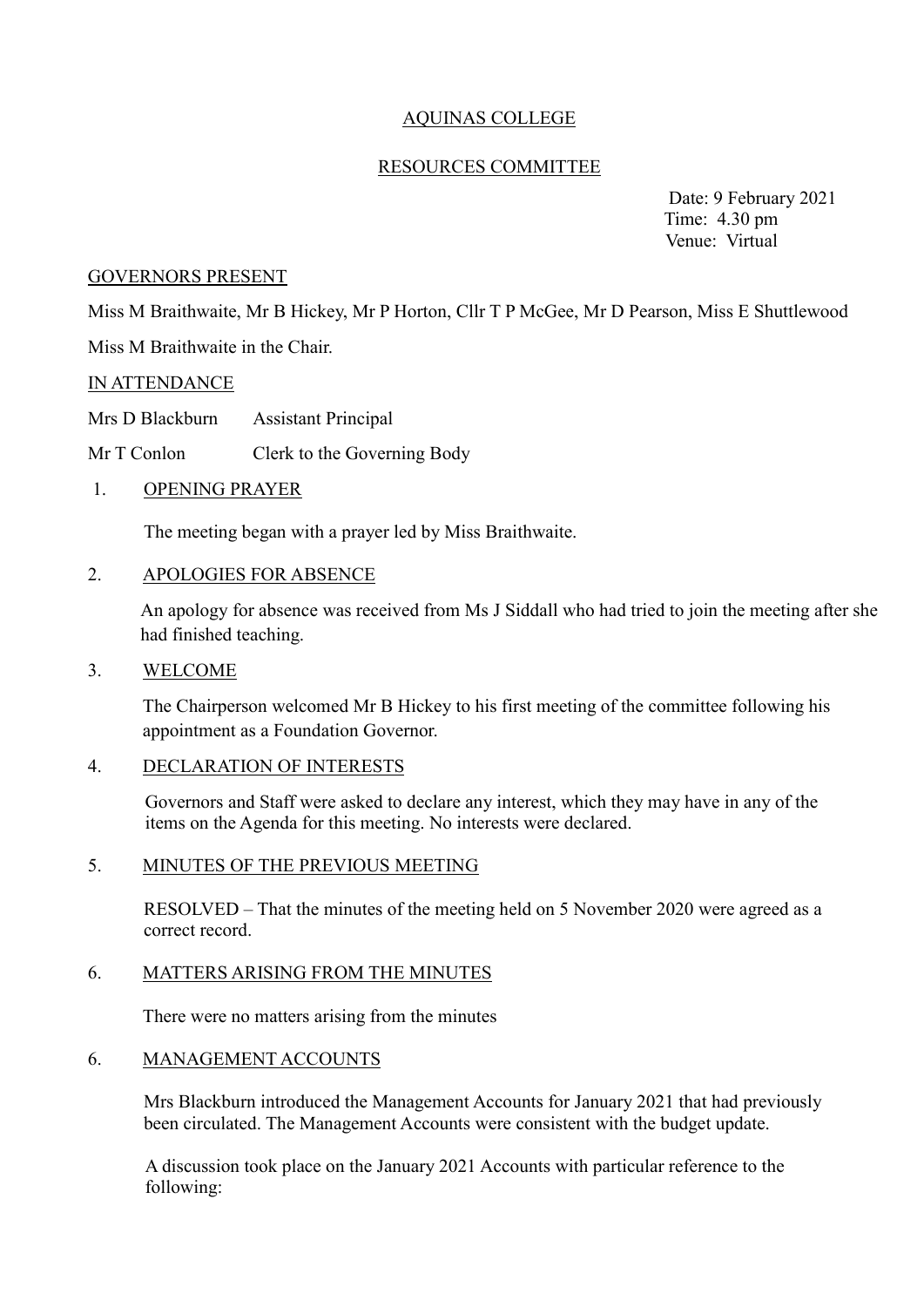a) Pay Expenditure – Mrs Blackburn advised Governors that the teachers pay award of 2% from September 2020 would be paid this month with a further 1.25% payable in May 2021. Support staff have been paid the second part of a biannual agreement reached last year. This was a further 2.5% from the 1<sup>st</sup> January 2021. However now that the teacher's pay award has been agreed, Unison are considering if they will now revert to the same terms as the teachers as detailed above which is the usual outcome of negotiations. This would then be paid in March.

b) The surplus year to date is currently shown as £590,000. The monthly results for January 2021 show a surplus of £88,000. The revised outturn for 2020/2021 is £356,000.

c) The canteen closed at the end of the Autumn Term and staff have been put on furlough on full pay with the college receiving 80% of their pay. The accounts assume that the canteen will be open after Easter. The loss to date is £45,000, if the canteen opens in a limited form from Easter, the loss will be in the region of  $£127,00$ , with furlough grants of around £43k reducing that loss.

d) In Adult Education the academic courses have continued using Google Classroom, whilst the leisure courses ceased in November with staff put on furlough. It is hope that the leisure courses can re-start after Easter.

e) A bank deposit of £1.25m matured in December 2020 generating £13,000 interest.

£1,25m will be reinvested in February 2021.

f) The Teacher's Pension Pay Grant will continue to 31 July 2022.

g) The Performance indicators show that the college's financial health rating will be good by the end of the year.

f) The high needs income is £310,000.

Cllr McGee advised Governors that there is significant pressure on the High Needs budget

If Governors had any questions on the January 2021 Accounts they were asked to contact Mrs Blackburn.

RESOLVED: That the Accounts for January 2021 be received.

## 7. BUDGET UPDATE 2020/2021

Mrs Blackburn advised Governors that the budget had been re-forecasted at the end of January 2021.The main points to note are as follows;

- a) The staffing budgets had not been re-forecasted but can be now the teacher's settlement is known. Support staff budgets will also be re-forecast using the same pay awards to show the more expensive outcome.
- b) An allowance for the teacher's and support staff pay award has however already been included in the budget
- c) The high needs budget is being monitored.
- d) The budget is running as expected.
- e) The re-forecast carried out increased the original budget outturn from £295k to £356k

RESOLVED: That the budget position be noted.